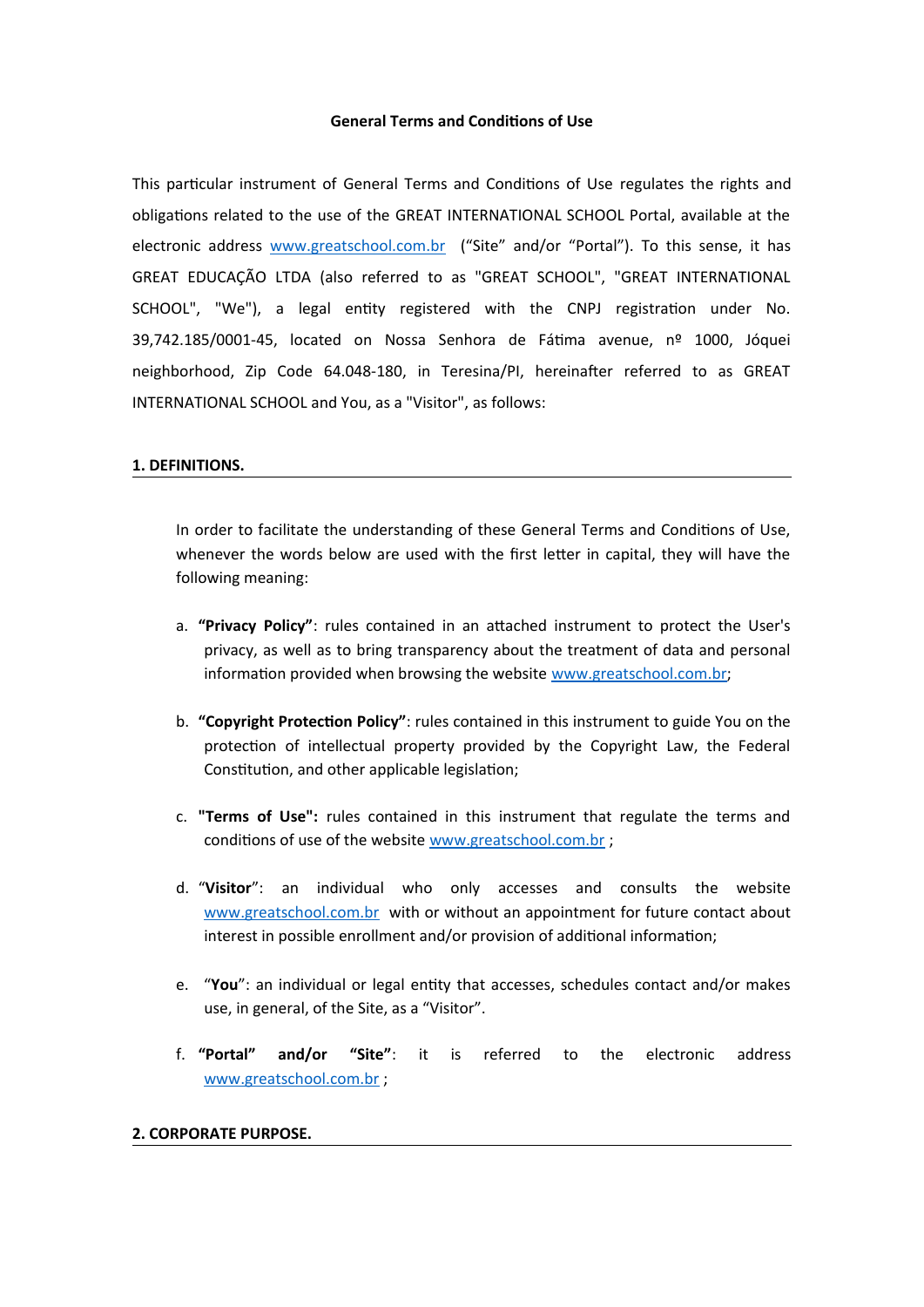This General Terms and Conditions of Use document aims to regulate the use and navigation on the website of GREAT INTERNATIONAL SCHOOL - [www.greatschool.com.br](http://www.greatschool.com.br/) , in which information about the educational service provided is available, as well as the possibility of scheduling contact information (by email, phone or WhatsApp) about interest in enrolling or providing additional information.

## **3. ACCEPTANCE.**

3.1. The acceptance of these General Terms and Conditions of Use by the visitor will occur when browsing and using the website [www.greatschool.com.br.](http://www.greatschool.com.br/)

3.2. If you do not agree with these General Terms and Conditions of Use website [www.greatschool.com.br](http://www.greatschool.com.br/), we recommend that you do not continue with the navigation and use of the referred Portal, as well as do not make the appointments available on the website.

3.3. When accessing and browsing the Portal, the provisions contained in the Privacy Policy are applied, together with these General Terms and Conditions of Use.

3.4. By accessing the Site, you declare to be at least 18 (eighteen) years old, or to be duly assisted by whoever is, as well as attesting to be civilly capable of understanding, accepting and complying with these General Terms and Conditions of Use.

3.5. If you have any doubts, after reading these General Terms and Conditions of Use, contact us through the website [www.greatschool.com.br](http://www.greatschool.com.br/) , tab, "contact", indicate as subject "General Terms and Conditions of Use", and send your message.

3.6. You ("Visitor") agree and allow access to your information from your access to the Portal, expressing free, express and informed consent, pursuant to art. 43 of the Consumer Defense Code, art. 7, item IX, Law 12.965/2014 and art. 7, item I, and art. 8 of the General Law for the Protection of Personal Data.

### **4. GENERAL TERMS AND CONDITIONS | ADJUST.**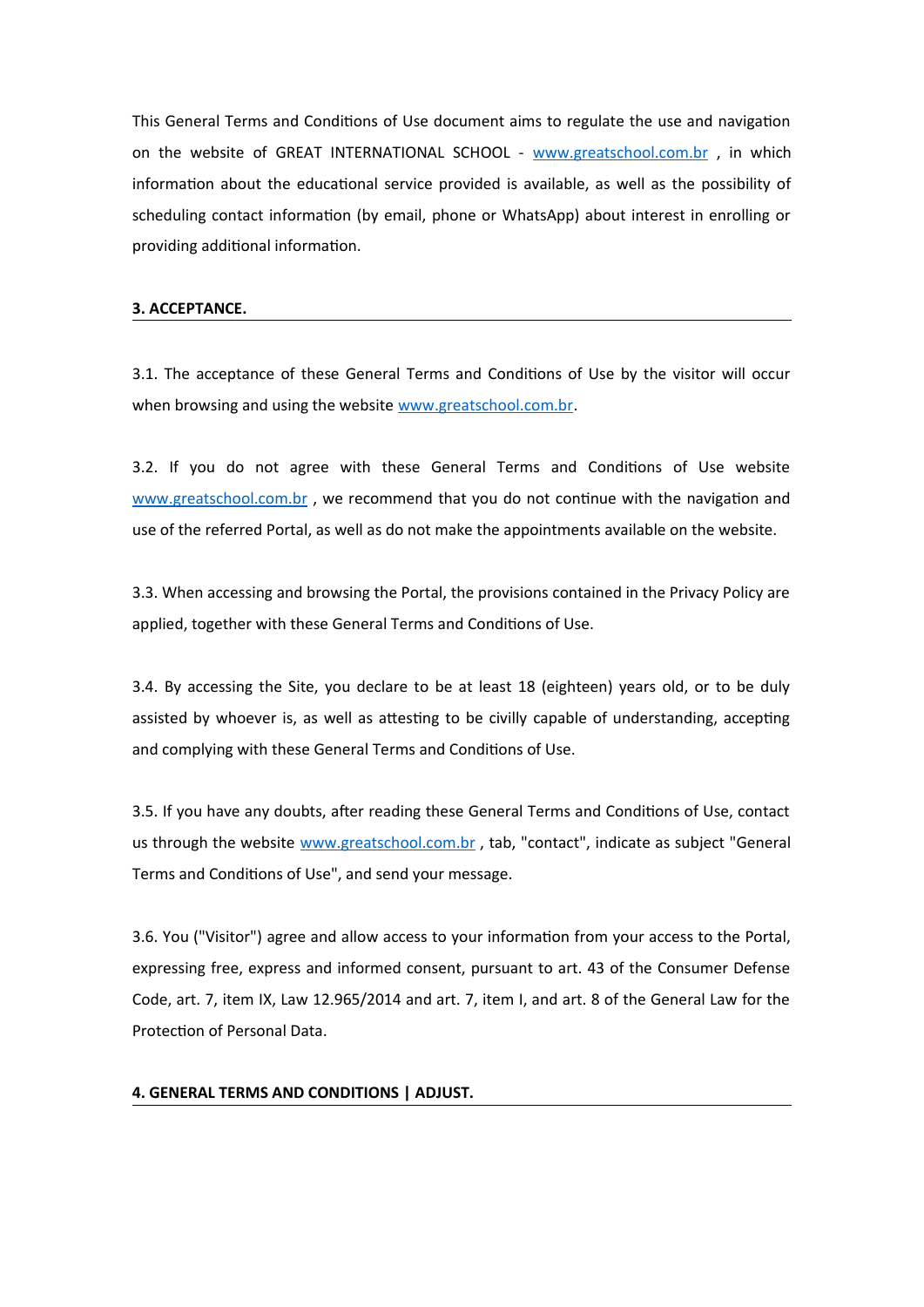4.1. GREAT INTERNATIONAL SCHOOL reserves the right to make changes and updates to the content of these General Terms and Conditions of Use. To this end, any changes and/or updates will be communicated to You, so that after becoming aware of these changes, the continued use of the Portal implies express agreement with all updated and/or changed content.

## **5. CONDITIONS OF USE AND MODIFICATION OF THE INTERNET PORTAL.**

5.1. The use of the website [www.greatschool.com.br](http://www.greatschool.com.br/) is regulated by the rules of these General Terms and Conditions of Use, and it is recommended that you carefully read all the contents of this instrument before using and browsing the Portal.

5.2. By declaring your agreement with these General Terms and Conditions of Use, you undertake to respect, throughout browsing, scheduling and other activities, all the clauses described herein, so that the use of the Portal is given in the best possible way to all involved.

5.3. GREAT INTERNATIONAL SCHOOL also has the right to make changes of any nature and at any time in the content and/or aspect of the website [www.greatschool.com.br](http://www.greatschool.com.br/), as well as in the procedures for you to contact it, without the need for notification Preview.

5.4. All additions and/or amendments to the Portal must be subject to these General Terms and Conditions of Use, unless expressly provided otherwise by GREAT INTERNATIONAL SCHOOL, with or without the introduction of specific sets of terms and conditions for other services.

#### **6. 6. RULES OF CONDUCT FOR VISITORS IN THE USE OF THE PORTAL.**

6.1. Recognizing the worldwide reach of the Internet, You agree to comply with any legislation in the place where you are located, as well as the laws in force at the headquarters of GREAT INTERNATIONAL SCHOOL, in Brazil, and also to respect the provisions of these General Terms and Conditions of Use and Corresponding Privacy Policy.

6.2. You agree not to produce, reproduce, make available, disseminate or transmit any content: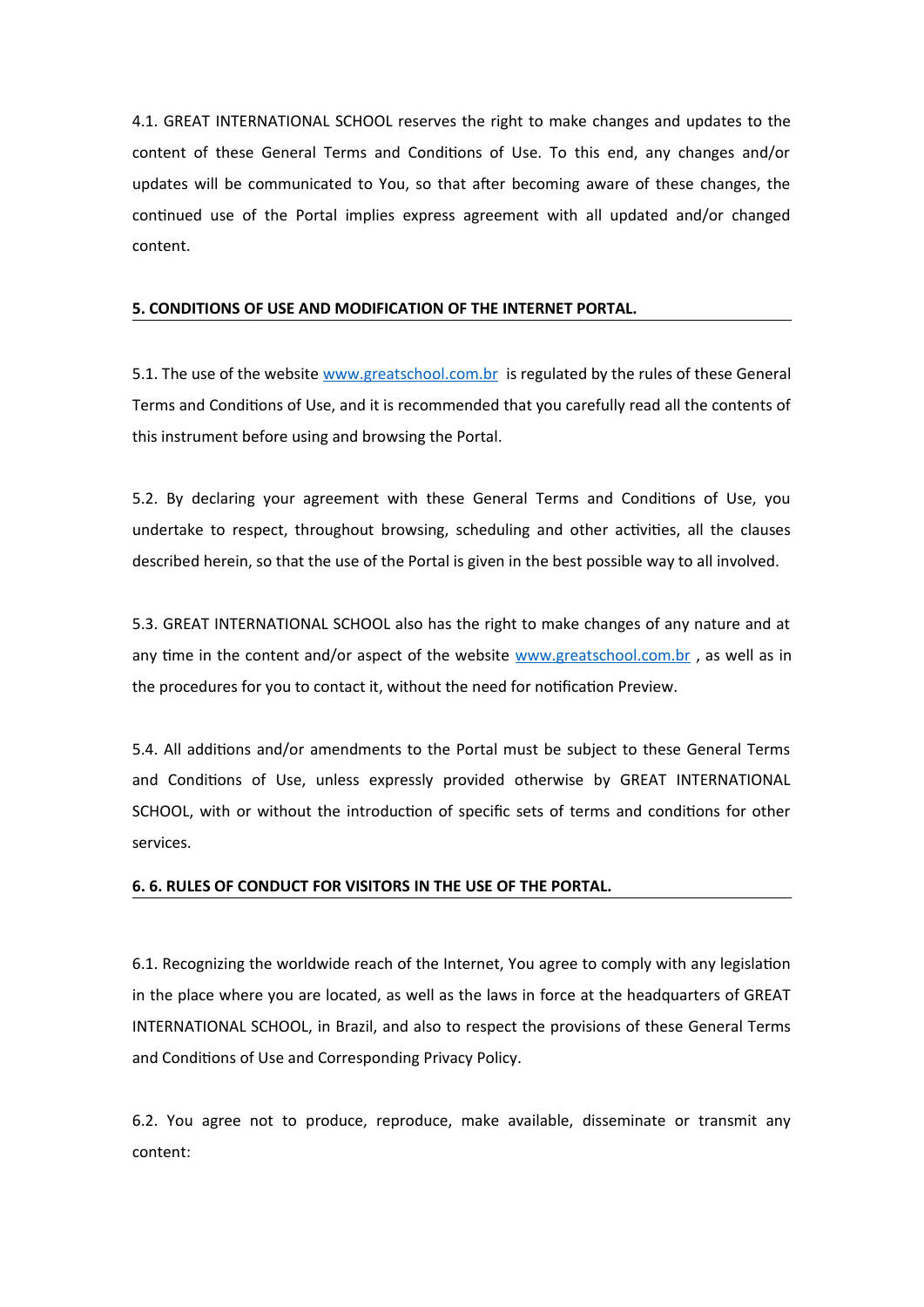**a.** That is contrary to any norm of the Brazilian legislation, as well as to normally accepted morals and good customs, or that encourages any form of racism, discrimination or violence;

**b.** That is protected by any intellectual or industrial property rights belonging to third parties, without You having previously obtained the necessary authorization from their holders to carry out the use that you carry out or intend to carry out;

**c.** That incorporate malicious codes or other physical or electronic elements that may cause damage or impede the normal functioning of the network, system or computer equipment (hardware and software) of GREAT EDUCAÇÃO LTDA or third parties, or which may cause damage to electronic documents and files stored in this computer equipment;

**d.** Due to their characteristics (e.g., form and extension), they cause difficulties in the normal functioning of the service.

6.3. You acknowledge that you have full and exclusive responsibility for acts that you perform (or by third parties on your behalf) that imply in violation of the rights of GREAT INTERNATIONAL SCHOOL, in particular those relating to intellectual property.

6.4. You undertake to take all measures so that the use of the Portal is made with respect to the content of these General Terms and Conditions of Use, under penalty of liability for any damages and violations of Brazilian law.

6.5. All content made available on the Portal is the exclusive property of GREAT INTERNATIONAL SCHOOL, or third parties who have granted authorization for such use, and are protected by international laws and treaties, copying, reproduction, or any other type of use being prohibited, leaving offenders subject to the corresponding civil and criminal sanctions, pursuant to Laws 9,279/96, 9,610/98 and 9,609/98.

6.6. You must use the website [www.greatschool.com.br](http://www.greatschool.com.br/) in accordance with the Brazilian legal system, with generally accepted morals and good customs, with the General Terms and Conditions of Use and the corresponding Privacy Policy.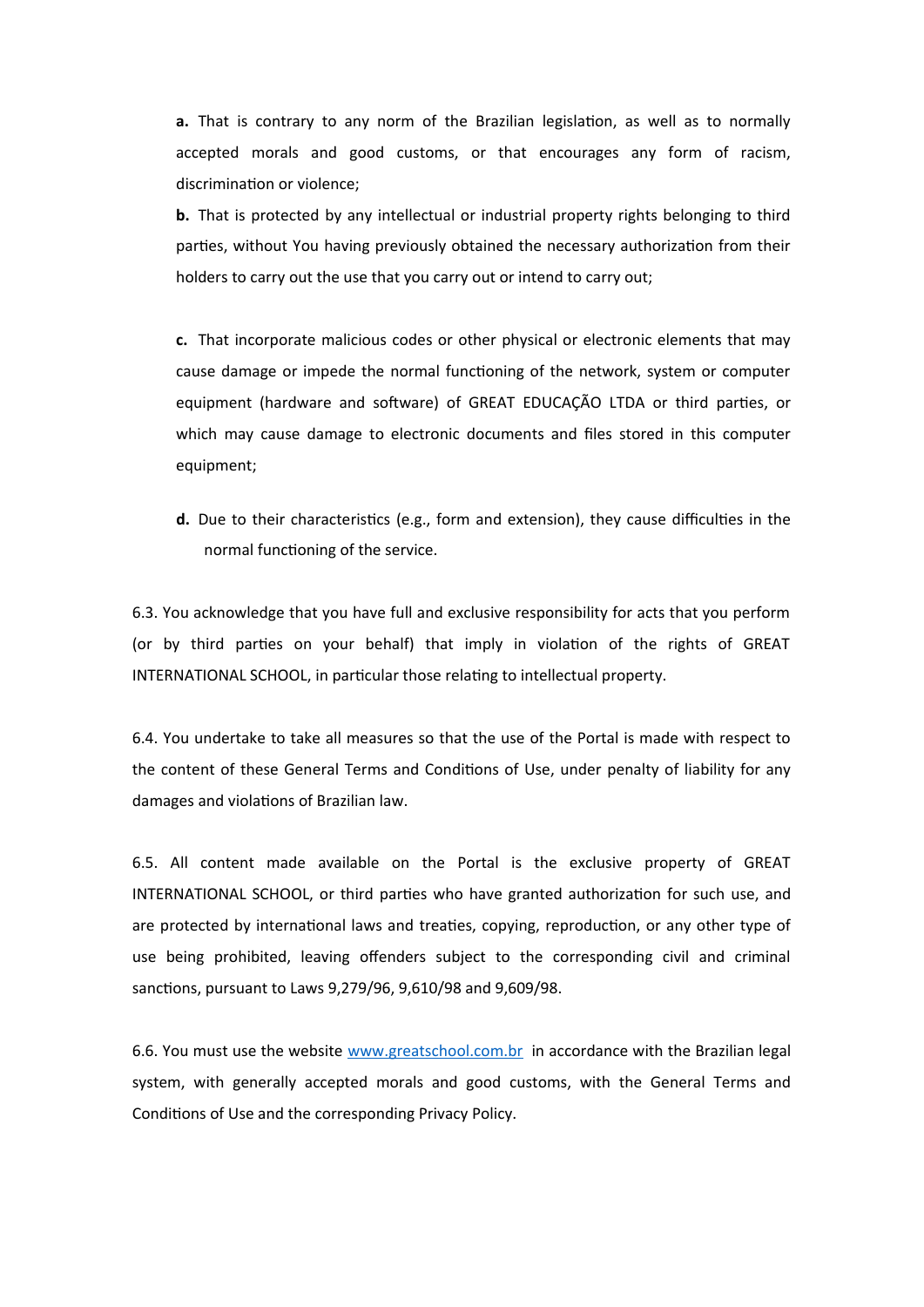6.7. If you have any questions about the content of the General Terms and Conditions of Use and the corresponding Privacy Policy, please contact us through the website [www.greatschool.com.br](http://www.greatschool.com.br/).

### **7. PROCEDURE IN THE EVENT OF FINDING ABUSE AND IRREGULARITIES.**

7.1. If you identify any material that is offensive, illegal, or contrary to morals and good customs, made available on the Portal, you may immediately notify GREAT INTERNATIONAL SCHOOL, through the website [www.greatschool.com.br](http://www.greatschool.com.br/), so that it can investigate the complaint.

7.2. It will be at the discretion of the administration of GREAT INTERNATIONAL SCHOOL the investigation of the complaints addressed to it.

7.3. Illegal behavior may be sanctioned, at the discretion of GREAT INTERNATIONAL SCHOOL, with the adoption of appropriate legal measures.

# **8. 8. EXCLUSION OF LIABILITY OF GREAT INTERNATIONAL SCHOOL.**

8.1. GREAT INTERNATIONAL SCHOOL shall not, under any circumstances, be liable for any damages arising from interruption of access to the Site or failures in its functioning, including any unavailability, errors, difficulties in access, inconsistencies in data transmission or quality of the internet signal.

8.2. GREAT INTERNATIONAL SCHOOL uses the best market practices to keep all the data provided by You safe during navigation or through the scheduling record, however, GREAT INTERNATIONAL SCHOOL disclaims liability for any damages of any nature that knowledge that unauthorized third parties have from any information passed on by You as a result of a fault attributable to You or to third parties who are outside of any reasonable control of GREAT INTERNATIONAL SCHOOL.

8.3. GREAT INTERNATIONAL SCHOOL recommends Portal visitors to use safe and up-to-date technology tools, so that losses arising from the use of outdated and unsafe technologies are borne by the visitor. Likewise, GREAT INTERNATIONAL SCHOOL is exempt from any liability for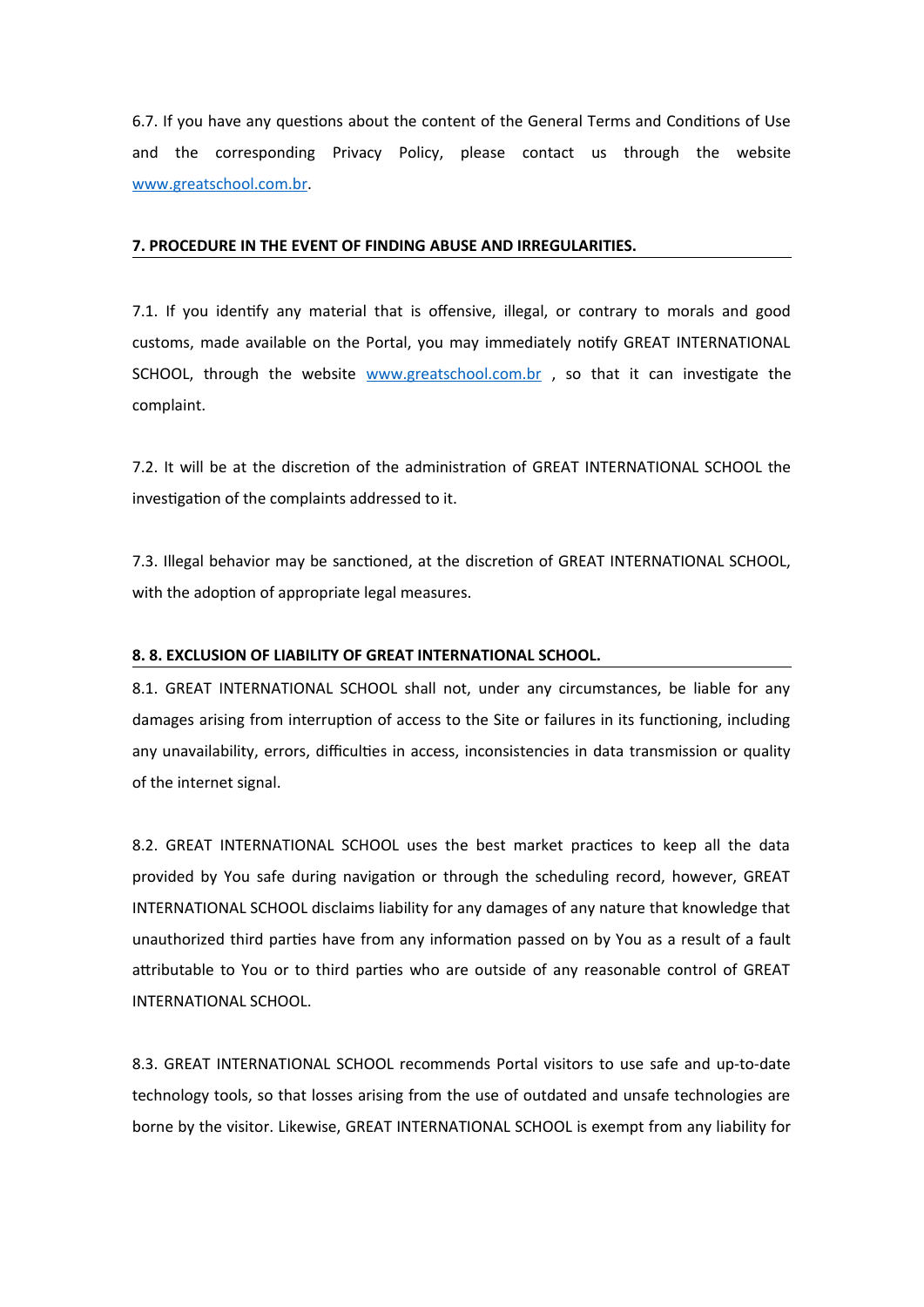damages that may result from the presence of viruses or any other harmful element when browsing the Portal.

8.4. GREAT INTERNATIONAL SCHOOL may, without the User's consent or agreement, make any changes to the Platform it deems necessary, without any amount or indemnity being owed to You as a result.

8.5. The Portal may contain links to other websites that are not maintained or even related to GREAT INTERNATIONAL SCHOOL. Hyperlinks to such websites are provided as a service to Users and are not affiliated with this Platform or the contracted group. GREAT INTERNATIONAL SCHOOL has not reviewed all or any of these sites and is not responsible for their content. The User assumes the risk of accessing these hyperlinks and GREAT INTERNATIONAL SCHOOL makes no representations or warranties as to the completeness or accuracy of the hyperlinks and the websites to which they direct. Finally, the completion of any hyperlink to a third-party website does not imply an endorsement by GREAT INTERNATIONAL SCHOOL of this website.

8.6. GREAT INTERNATIONAL SCHOOL is not responsible for any direct, indirect, incidental, special, consequential or punitive moral and material damages that have not been caused directly and immediately by the Portal or its/its employees, including but not limiting damages, loss of profits, loss of a chance, other intangible losses and damages, related to the use of the Portal, nor in relation to the inability and/or impossibility to use them.

8.7. Despite the effort used by GREAT INTERNATIONAL SCHOOL, online services such as the Portal are subject to interruptions and occasional instabilities, thus, GREAT INTERNATIONAL SCHOOL is not responsible for losses arising from such interruptions.

### **9. COPYRIGHT AND INTELLECTUAL PROPERTY PROTECTION POLICY.**

9.1. All content available on the website [www.greatschool.com.br](http://www.greatschool.com.br/) is the exclusive property of GREAT INTERNATIONAL SCHOOL (or third parties who have authorized its use), so that all legal protection in the matter falls on them, and any act is prohibited copying, reproduction or use for commercial purposes.

9.2. The protection referred to above falls on images, texts, illustrations, icons, visual, sound or audiovisual content, as well as on the source codes contained therein. In addition, there is